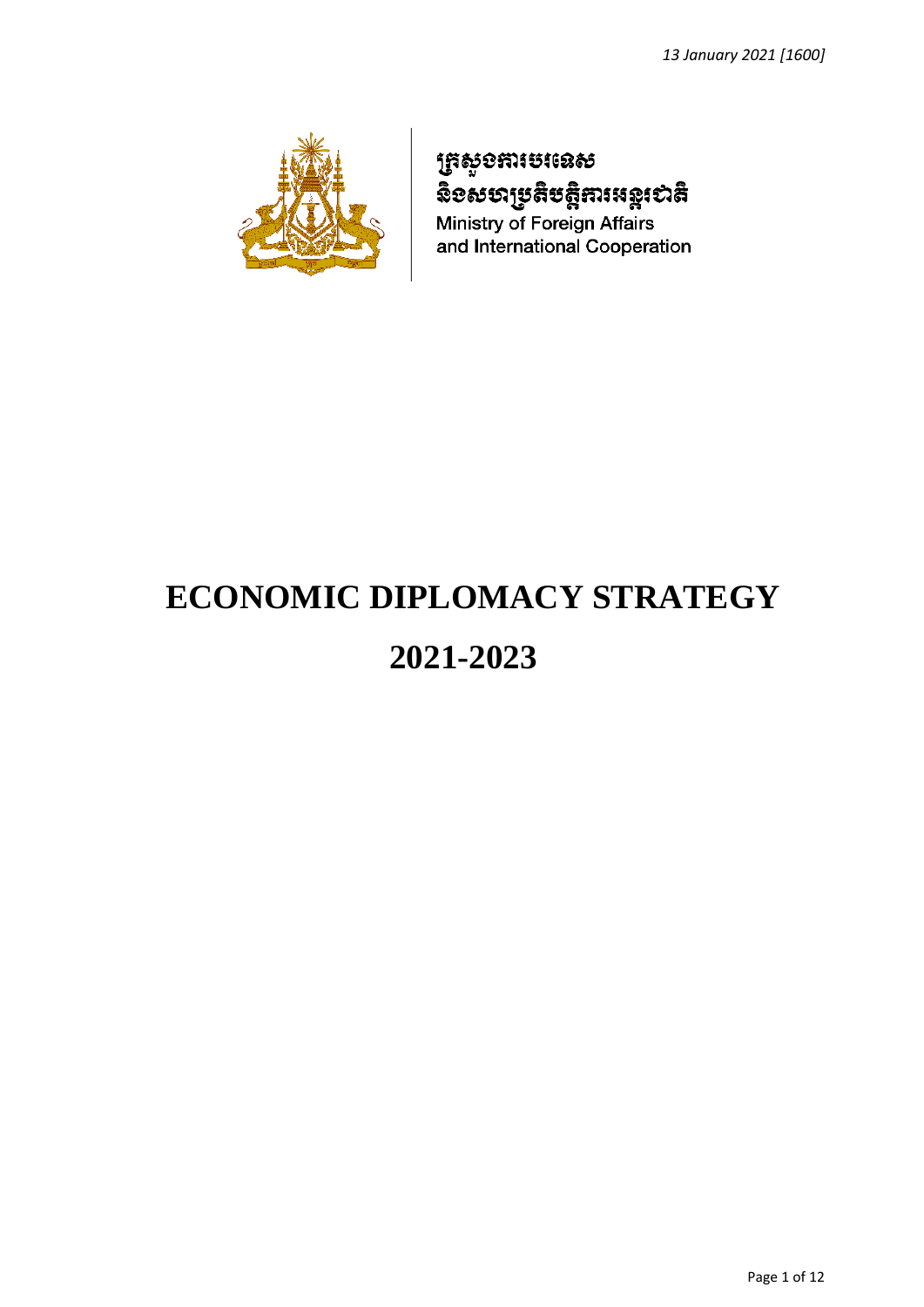#### **TABLE OF CONTENTS**

# **INTRODUCTION**

- 1. Overview
- 2. National Context
- 3. Cambodia's Economic Diplomacy

# **CHAPTER I: ECONOMIC DIPLOMACY**

- 1. Vision and Mission
- 2. Objectives
- 3. Goal
- 4. Approaches
- 5. Policy Framework

#### **CHAPTER II: STRATEGIES**

- 1. Human Resource Development
- 2. Communication and Information Sharing Mechanism Enhancement
- 3. Public-Private Partnerships Enhancement

# **CHAPTER III: ACTION PLAN IMPLEMENTATION TIMELINE**

- **CHAPTER IV: FINANCIAL RESOURCES**
- **CHAPTER V: MONITORING AND EVALUATION**

#### **CONCLUSION**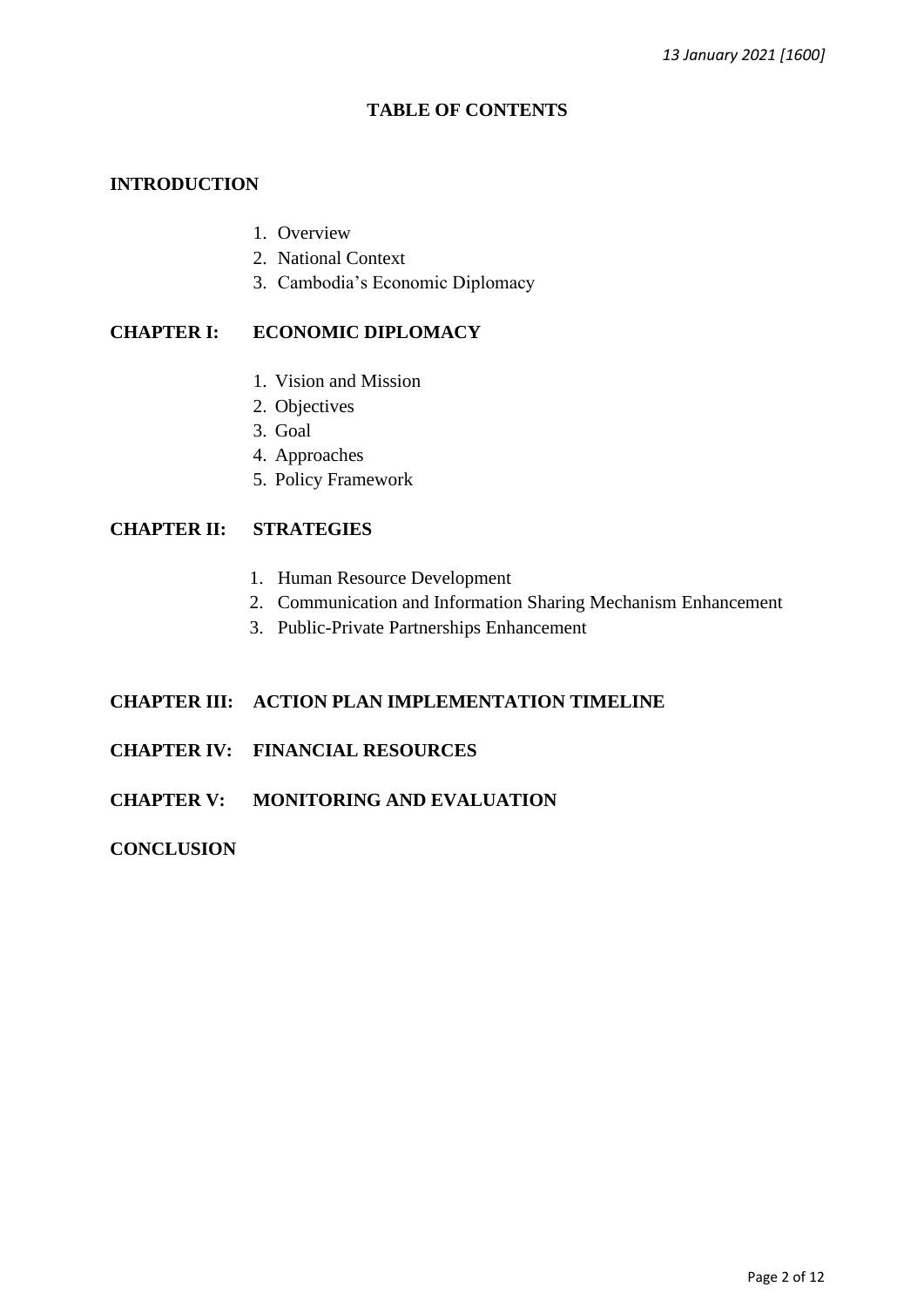#### **INTRODUCTION**

#### **1. Overview**

Over a decade following the 2008 Global Financial Crisis, the world economy and the multilateral trading system have been under immense pressure due to the rise of protectionism and unilateralism. The recent COVID-19 pandemic has acted as another driving force to transform in a very significant way the shift in the world economic order.

Two key factors that have destabilized the world as never but more so in the last three decades – nature-factor and human-factor. The COVID-19 pandemic, considered as one of the natural factors that affected seriously the global public health, is also responsible for driving a deep global recession, disrupting regional and global supply chains, and slowing down tourism flows around the globe to unprecedented levels. The implementation of various measures to contain and mitigate the impacts of COVID-19 have paralysed logistics and air travels and dampened both businesses and consumers' confidence. This pandemic has also magnified the risks of bankruptcies, resulting in the loss of millions of jobs. Moreover, its impacts has spilled over beyond the confine of public health onto the socio-economic and financial spheres due to the politicisation of the issue.

Human factors, on the other hand, have undermined recently over 70 years of stability and prosperity that emanated from a world order based on multilateralism and international law. They were brought about by a disregard and devaluation of foundational values that shape the current world order, a shift towards unilateralism, and the use of force or coercion upon less powerful countries. Furthermore, the intensifying geopolitical and strategic competition between great powers have signalled the start of a new Cold War, which could instigate extensive, rapid, unpredictable, and perilous changes. The global trade war between the two super powers has generated unintended spill-over effects onto other areas such as science and technology, military and espionage, human rights, democracy, and ideological issues. Such power rivalries were the source complications, challenges and concerns for least developed countries and developing countries, including Cambodia, particularly in political and economic aspects. The combination of the natural and human factors have had dramatic consequences on Cambodia as it faces the loss of 20% of duty-free access to the EU market under the Everything But Arms (EBA) initiative due to a double-standard disguised as human rights and democracy issues.

In terms of geo-economics, the interconnected economic system is systemically fragile as economic globalisation has outpaced political globalisation, which explains why a particular country may reconsider its degree of openness to the world economy in order to preserve some policy space with regards to its autonomy and sovereignty, especially in times of crisis. For their parts, digitalisation and technological advancement are accelerating their pace while globalisation struggled under the rising pressure of nationalism and protectionism. As a result, governments have had to assume a more proactive role in maintaining and enhancing international partnerships to ensure economic growth, long-term resilience, and an inclusive and sustainable recovery.

Without collective leadership and concerted efforts at the global level, economic recovery would certainly remain sluggish and uncertain with the prospect of the recession persisting and even worsening. It is expected that the global economy will continue to experience adverse impacts into the near future. While many countries in the world are prone to systemic risks and their negative side effects, developing countries are more vulnerable, partly due to their limited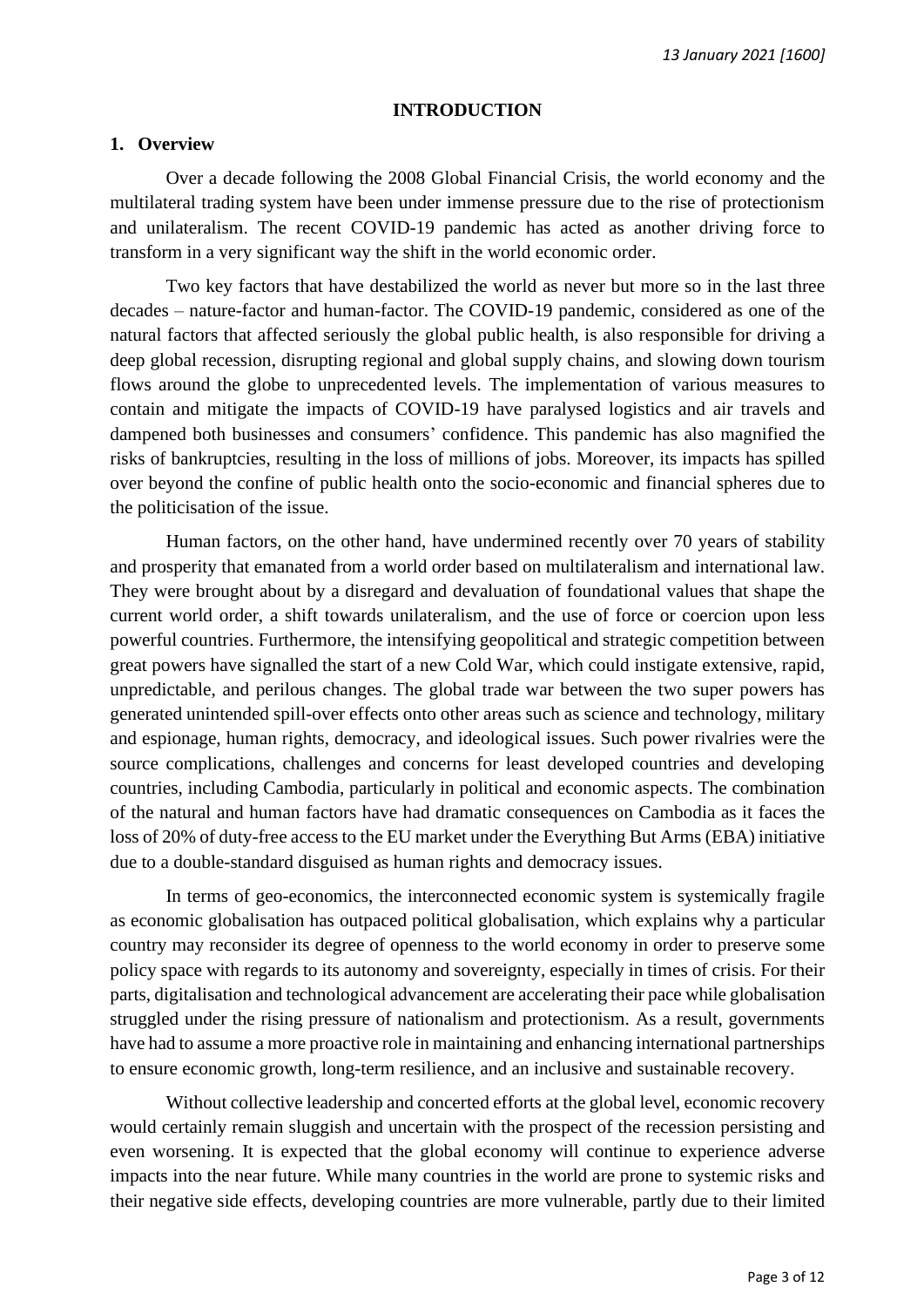capacity to absorb structural shocks and mitigate risks as they strive to integrate their respective economies into the regional and global economy.

Consequently, developing countries must develop policy responses capable of adapting to the new environment by building-up their capacity and competitiveness by ways of enhancing economic diversification, trade and investment promotion, agro-industry development, and innovative tourism development. They also need to reinforce their export-oriented growth model by initiating systematic reforms to attract foreign direct investment (FDI), innovate tourism products and services, reinforce human capital development, connect critical infrastructures, and promote private sector engagement to capture the benefits and opportunities made possible under the Fourth Industrial Revolution (IR 4.0).

In this context the proactive role of an "Economic Diplomacy" is essential for Cambodia to further its economic integration into the region and the world in order to deepen bilateral and multilateral cooperation, diversify its sources of growth, expand its economic potential, and take full advantage of new opportunities. The strategy behind Cambodia's Economic Diplomacy is about protecting and promoting national interests at the regional and international level so as to secure economic prosperity and social development.

# **2. National Context**

Under the wise leadership of **Samdech Techo Prime Minister Hun Sen**, the Royal Government of Cambodia (RGC) has transformed Cambodia from a country marred by war and unmeasurable suffering to one known for its dynamic growth, social development, and respect for democracy, rule of law and human rights. The national reconciliation stewarded by the "Win-Win Policy" of **Samdech Techo Prime Minister Hun Sen,** followed by sustained market reforms, have solidified the foundations for economic development and poverty reduction over the past three decades. As a result, Cambodia has secured peace and maintained political and macroeconomic stability, marked by an impressive average annual growth rate of over 7% (1998-2019), and the attainment of a lower middle-income status in 2015. Its poverty rate was reduced from 47.8% in 2007 to below 10% in 2019 while its GDP per capita was estimated to be approximately US\$1,700 in the same year. The international community has consequently dubbed Cambodia as "Asia's New Tiger Economy" in 2016.

| <b>Macroeconomic Indicators</b>     | 2017   | 2018   | 2019e. | 2020p.   | 2021p. |
|-------------------------------------|--------|--------|--------|----------|--------|
| GDP at current price (Million US\$) | 22,208 | 24,610 | 27,130 | 27,221   | 29,013 |
| GDP per capita (US\$)               | 1,430  | 1,563  | 1,700  | 1,683    | 1,771  |
| Real GDP $(\% )$                    | 7.0%   | 7.5%   | 7.1%   | $-1.9\%$ | 3.5%   |
| Inflation in Riel $(\%)$            | 2.9%   | 2.5%   | 1.8%   | 2.8%     | 3.1%   |
| National saving (% GDP)             | 23.0%  | 18.7%  | 16.9%  | 14.8%    | 13.7%  |

# **Table 1: Macroeconomic Indicators (May 2020 Framework, inputs for Budget Law 2021)**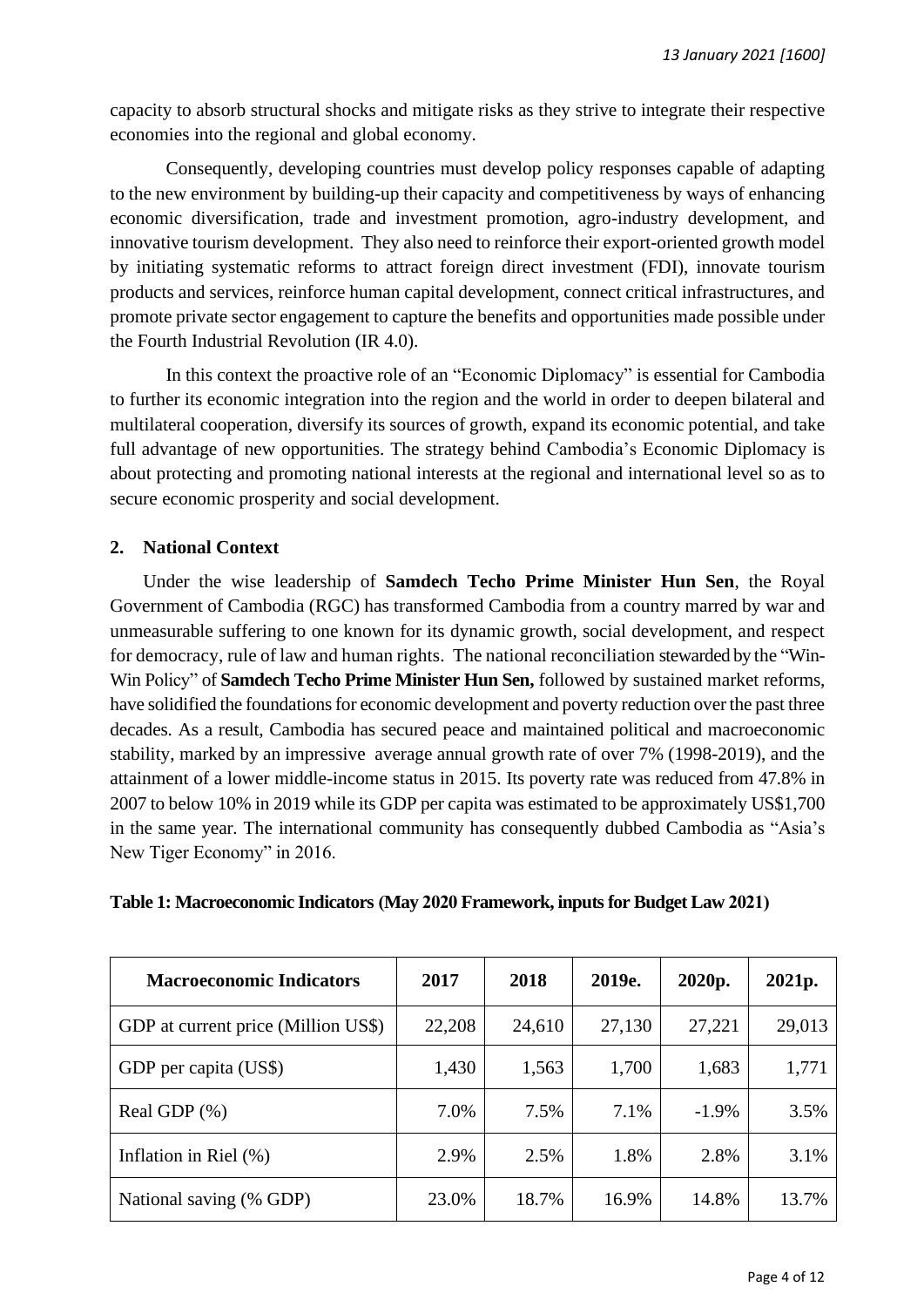| Foreign saving (% GDP)                         | 7.9%   | 12.2%  | 15.5%  | 17.6%  | 17.3%  |
|------------------------------------------------|--------|--------|--------|--------|--------|
| Gross international reserves<br>(Million US\$) | 12,201 | 14,629 | 18,763 | 16,937 | 16,981 |

*Source: Ministry of Economy and Finance*

Building on these achievements, the RGC has set a clear vision to attain the upper middleincome and high-income status by 2030 and 2050, respectively. Unfortunately, the adverse impacts of COVID-19 pandemic have considerably weakened Cambodia's economy, causing a projected negative growth rate for 2020 as well as severely affecting the national development prospects in key sectors such as tourism, manufacturing, transportation, and real estate.

In the face of this situation, the RGC has introduced urgent, comprehensive, in-depth, and effective measures to support the Cambodian economy and its society by maintaining the stability of production, the continuity of business, and the shoring up of livelihoods of affected people. Moreover, the RGC has initiated a series of focused reforms and measures, including a new investment law aimed of facilitating a favourable environment for business and investment.

The new investment law will provide a more favourable investment climate to attract more businesses, especially manufacturers that are relocating to the ASEAN region. Other government measures include the drafting of a law on the Public-Private Partnerships (PPP), a government credit guarantee scheme, an online business registration and a number of digital economy initiatives, etc. The signing of the Regional Comprehensive Economic Partnership (RCEP) in November 2020, the Cambodia-China Free Trade Agreement (CCFTA) in October 2020, and the conclusion of the negotiation of the Cambodia-Republic of Korea Free Trade Agreement (CKFTA) are the RGC's most recent accomplishments in mitigating risks, promoting recovery, and strengthening the economy in anticipation of the post COVID-19 period. All these factors reaffirm the significance and the need to shift from traditional diplomacy to a new and resilient type of diplomacy that stresses on the promotion of economic growth, tourism and culture, by ways of transforming challenges into opportunities for Cambodia's socio-economic development.

To that effect, the Ministry of Foreign Affairs and International Cooperation (MFAIC) has implemented since 2018 this "flexible and intelligent economic diplomacy" strategy, as one of the five priority reform areas with the full backing of **Samdech Techo Prime Minister Hun Sen**. Thus, economic diplomacy has since become a new strategic priority that has contributed to strengthening economic growth, reducing reliance on foreign assistance, and promoting Cambodia's interests regionally and globally.

The adoption of Cambodia's "Economic Diplomacy Strategy (EDS)" is vital for the enhancement of the scope, effectiveness, and efficiency of Cambodia's diplomatic activities. The objectives of the EDS are to promote international trade, attract foreign direct investment, promote tourism, cultural and sports exchanges. It will also serve as a powerful empowerment tool for our diplomatic officials to effectively carry out their economic diplomacy mandate with clear objectives and goals.

#### **3. Cambodia's Economic Diplomacy**

Amidst the fast-evolving regional and global economic landscape, characterised as uncertain and volatile, ensuring economic security and survival are of utmost importance for the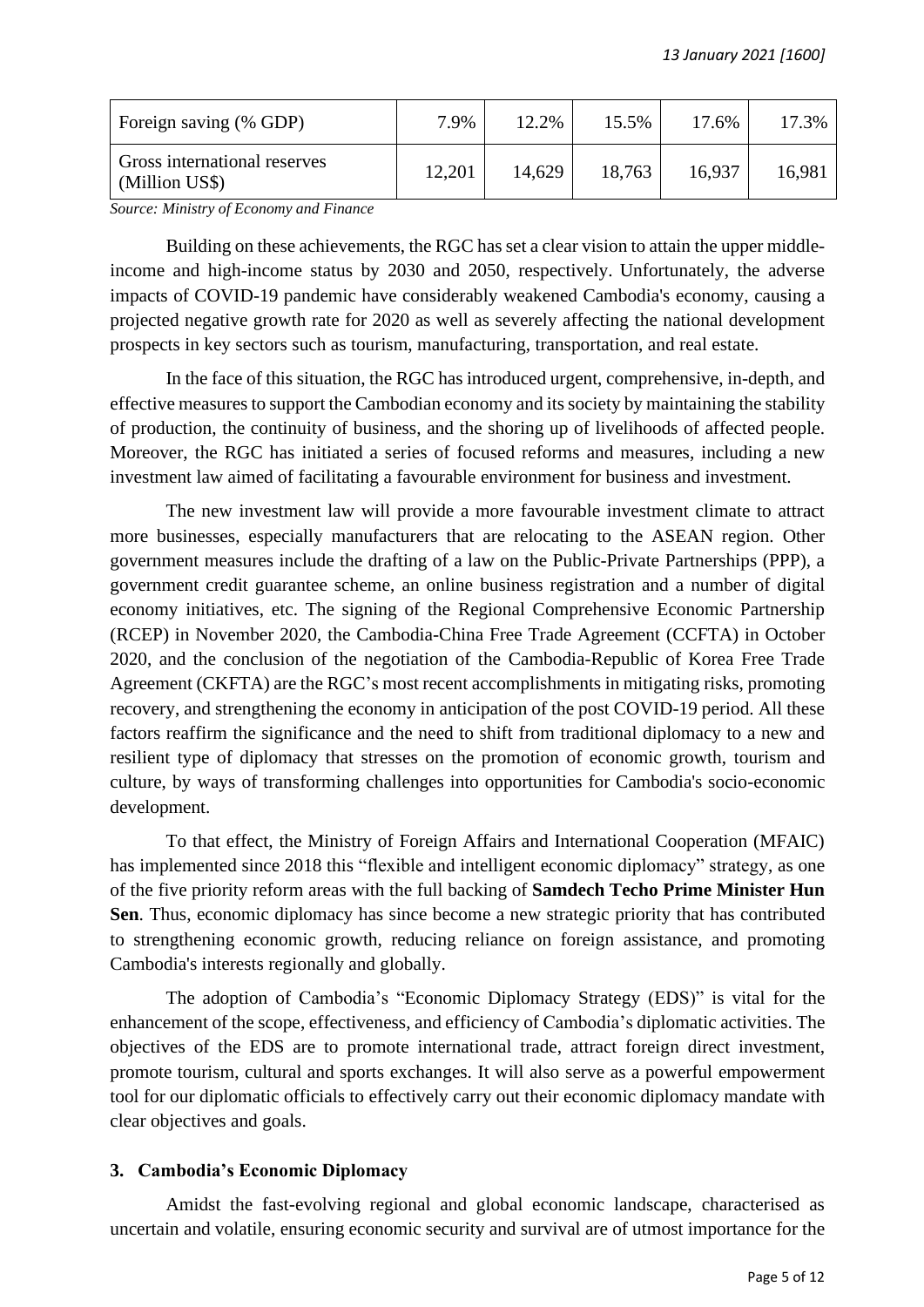nation. In his address at the MFAIC Annual Conference on 7 March 2019, **Samdech Techo Prime Minister Hun Sen** reiterated that "Economic Diplomacy" is a priority for Cambodia's foreign policy as it plays a critical role in diversifying sources of economic growth and trade partners. As such through its economic diplomacy, Cambodia could sustain its economic dynamism and resilience as well as elevate its prestige and presence on the international stage. In the same vein, the implementation of Cambodia's economic diplomacy will strengthen and enhance its foreign policy to protect its core national interests by way of ensuring its own economic prosperity.

As an open economy, Cambodia is vulnerable to external changes and shocks, as evidenced by the recent COVID-19 pandemic. It is therefore crucial for Cambodia to redouble its efforts to enhance the resilience and responsiveness of its economic and social system so that it could overcome this crisis and its related challenges.

One of the key tasks under the EDS is to transform international challenges into opportunities, which would strengthen national growth and resilience. Thus, the shift to a modern diplomacy underscoring economic, tourism, culture, and innovative technology is a proactive response to the changing international environment. In order to realise this aspiration and advance Cambodia's national core interests, the RGC will persevere to reinforce its human capital, expand its export markets, increase the competitiveness of Cambodian products and services, attract more foreign investors, enhance tourism, promote the value of Khmer culture and traditions, and capture all the opportunities arising under the Industrial Revolution IR 4.0 and the digital economy.

# **CHAPTER I ECONOMIC DIPLOMACY**

#### **1. Vision and Mission**

Economic diplomacy is the linkage between foreign policy and diplomacy and national economic development. It is the merging of economic aspects into foreign policy, and the use of diplomatic mechanisms to advance economic interests by ways of cooperation with national and international actors as well as with other countries around the globe.

#### *Vision:*

Economic diplomacy will strengthen Cambodia's national prestige by advancing and maximising national economic interests.

#### *Mission:*

The mission of Cambodia's economic diplomacy is to:

- 1. Contribute to achieving Cambodia's vision of becoming a higher middle-income country by 2030 and a high-income country by 2050;
- 2. Strengthen cooperation, collaboration and partnerships with national and international actors and relevant stakeholders; and
- 3. Promote national socio-economic development.

#### **2. Objectives**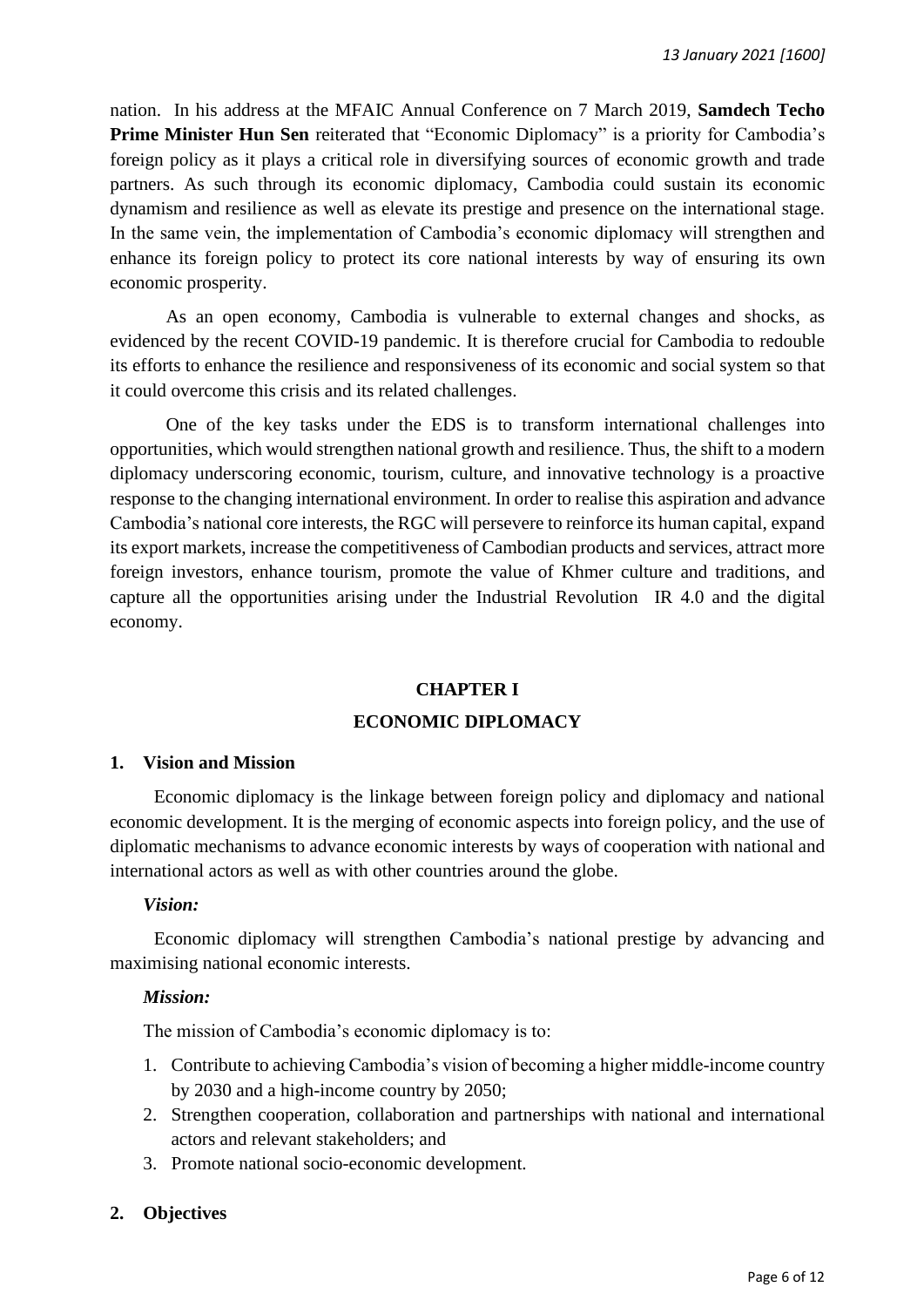The objectives of Cambodia's economic diplomacy are to:

- 1. Promote international trade;
- 2. Attract foreign direct investment;
- 3. Promote tourism; and
- 4. Promote cultural and sports exchanges.

#### **3. Goal**

The goal of Cambodia's economic diplomacy is to establish a cohesive, effective, and efficient implementation mechanism to sustain and enhance the momentum of economic growth by promoting and strengthening cooperation across all sectors with national and international institutions.

#### **4. Approaches**

Under the economic diplomacy implementation framework, the MFAIC will assume the role of (i) a coordinating body with the mandate to maximise the use of existing mechanisms to attract FDI, promote the expansion of bilateral and multilateral trade, attract tourists by strengthening the value and awareness of Cambodian culture internationally; and (ii) a human resource developer with a mission to build of a professional and highly capable diplomatic corps fully committed to protecting and promoting Cambodia's core national interests.

#### **5. Policy Framework**

#### **5.1. Focus Areas**

This economic diplomacy framework was developed in line with the key policy orientations as stipulated in the Rectangular Strategy Phase IV, the National Strategic Development Plan 2019-2023, the Industrial Development Policy 2015-2025, the Cambodia's Trade Integration Strategy 2019-2023, and other related tourism development plans. Accordingly, the implementation of Cambodia's economic diplomacy will emphasise on the following four priorities:

- **1. Develop human resource with expertise in economic diplomacy** through: (1) strategic recruitment; (2) development of relevant training programs; (3) strategic internal human resources mobilization; (4) institutional development; and (5) research and development.
- **2. Promote international trade** by ways of: (1) advancing and diversifying exports and export markets; (2) identifying and capitalising on new opportunities for Cambodian products and services; and (3) strengthening international economic cooperation and partnership with a focus on bilateral and multilateral FTAs.
- **3. Attract foreign direct investment** by ways of: (1) promoting international awareness on the investment potentials, opportunities, and incentives in Cambodia; (2) facilitating visits and trade missions for potential investors; and (3) promoting public-private partnership.
- **4. Promote tourism, culture, and sports** by ways of: (1) improving the quality and diversification of Cambodian tourism products and services; (2) enhancing the appeal and attractiveness of national heritage sites, cultural and natural assets; (3) promoting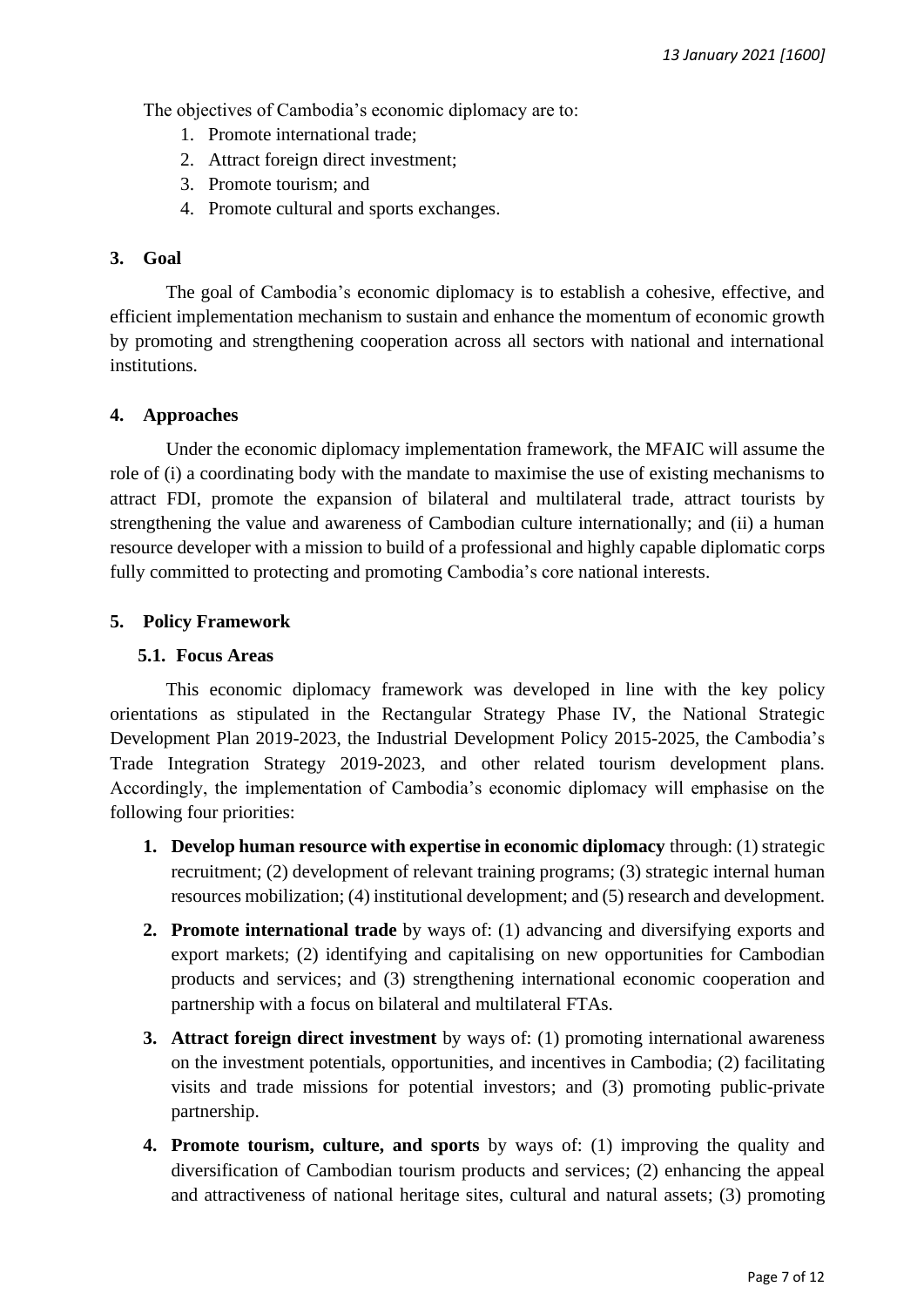awareness on Cambodian tradition, culture, and gastronomy; and (4) promoting exchanges and cooperation on culture and sports.

#### **5.2. Action Framework**

To achieve the plan outlined above, Cambodia's economic diplomacy will introduce a set of strategies focusing on key interventions to enhance Cambodia's economic competitiveness:

- 1. **Branding strategy**: a comprehensive public communication strategy will be developed to promote and propagate a positive and grand image of Cambodia. The main strategies include, among others, commercial advertising, information sharing, and immersive trips to Cambodia to enhance the reputation and branding of Cambodia as a crucial element for strengthening its competitiveness.
- 2. **Economic intelligence**: economic information and data collection, including analysis of policies and current affairs, will facilitate well-informed decisionmaking and thereby strengthening Cambodia's competitiveness. This timely gathered information will assist the government to tailor-make its policy in a manner that enables Cambodia to better compete with other countries. Moreover, building close contacts and consolidating relationships with key actors and institutions will further reinforce Cambodia's competitiveness.
- 3. **Business community engagement:** one of the direct beneficiaries of the economic diplomacy initiative is the business community. Constant nurturing of relations between the government and the private sector is a component of economic diplomacy, whereas professional and social networks as well as partnerships play a great role in cultivating the goodwill and trust necessary to establish common interests and strengthen synergistic relations between the government and the private sector.
- 4. **Economic agenda**: the promotion of economic interests is a priority in Cambodia's foreign relations. The main task under the economic agenda is to extract the maximum benefits from existing bilateral and multilateral mechanisms to advance Cambodia's economic interests. Various mechanisms under the purview of the MFAIC, such as the joint commissions for bilateral cooperation, political consultations, and other multilateral platforms, could be better utilised to serve the national economic interests. The provision of assistance for the organization of trade missions and business visits is also an integral part of the economic agenda.

#### **5.3. Responsible Institutions**

Currently, various ministries and institutions are involved in promoting national economic interests at varying levels and under different modalities. The MFAIC, through its broad network of overseas diplomatic missions, has long been engaged in economic diplomacy albeit on an *ad hoc* basis. To ensure maximum efficiency in the delivery of this strategy, the MFAIC has established the Economic Diplomacy Coordinating Unit (EDCU) to coordinate and lead the organisation of economic diplomacy activities.

Cambodia's diplomatic missions, including diplomats and attachés, will a play a frontline role in promoting the country's economic interests abroad. The MFAIC, specifically the Economic Diplomacy Department, will work to enhance coordination between relevant government institutions, the private sector, and its network of diplomatic missions.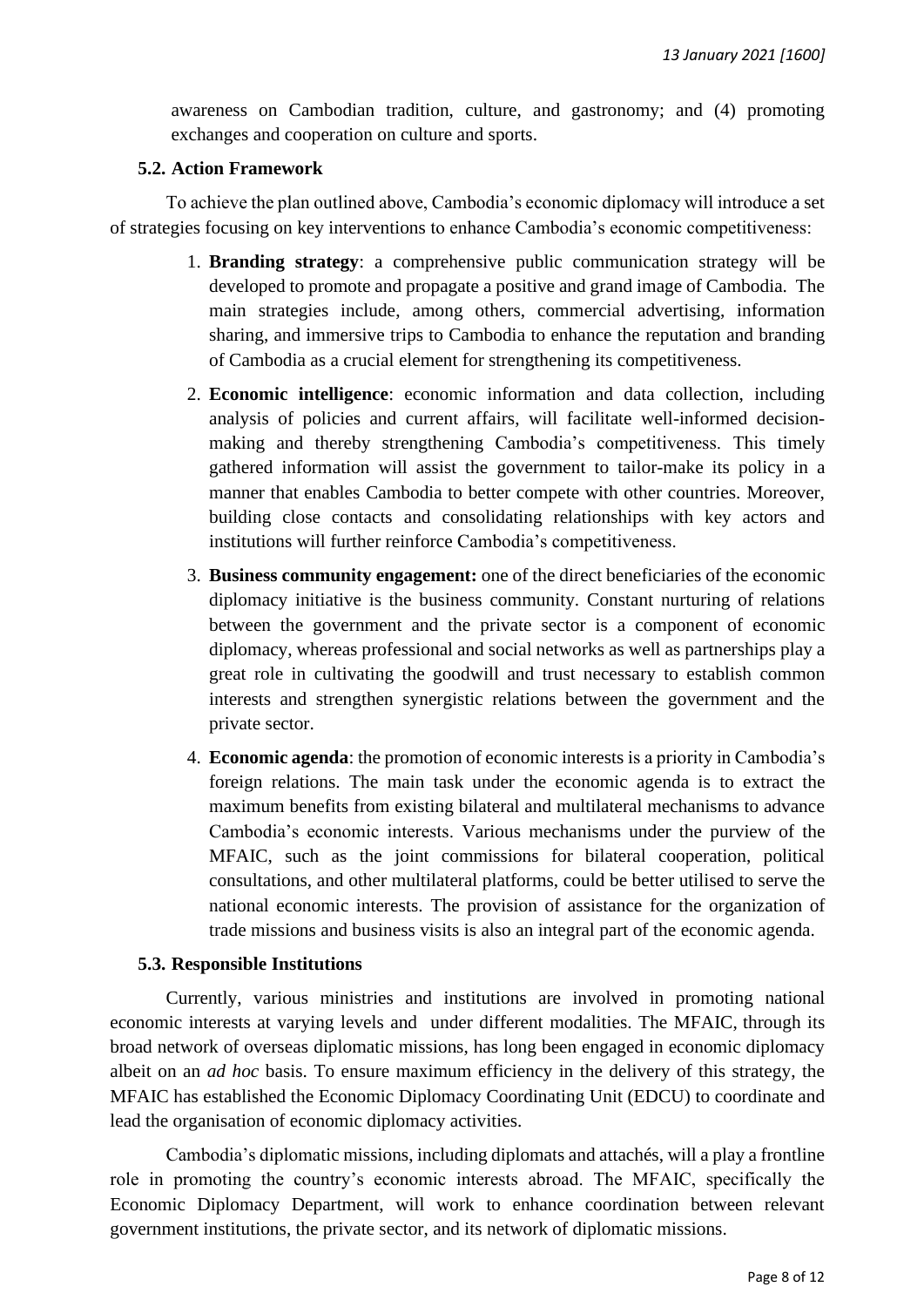#### **5.4. Challenges**

Several major challenges have been identified as key obstacles to an effective, efficient, and successful implementation of Cambodia's economic diplomacy:

- Lack of institutional framework to set policies, directions, and strategies for economic diplomacy.
- Insufficient qualified human resource.
- Insufficient financial resource to carry out the implementation of relevant action plans.
- Lack of cross sectoral coordination and an effective information sharing platform between the relevant actors.
- Lack of branding/marketing campaigns and lobbying activities.

#### **CHAPTER II**

#### **STRATEGIES**

To achieve the goals set out above, the MFAIC has set out the Economic Diplomacy Strategy 2021-2023 as follows:

#### **1. Human Capital Development**

Human capital is the most important factor in national development, as emphasised in many development strategies, including the Rectangular Strategy Phase IV (2018-2023). It reflects Cambodia's determination to strengthen the quality of education, science and technology, and technical training. Human resource development in the field of diplomacy and foreign affairs has undergone remarkable improvement after the establishment of the National Institute for Diplomacy and International Relations (NIDIR) in 2016. However, further capacity development programs are needed to equip Cambodian diplomats with up-to-date knowledge and skills, especially in the field of economic diplomacy.

Therefore, it is important to develop a comprehensive training program and capacity development on economic diplomacy for Cambodian diplomats and relevant stakeholders in order to advance Cambodia's economic interests at home and abroad. The key topics to be delivered under the economic diplomacy training program include among others: communication skills, nation branding, trade negotiation and facilitation, investment promotion, tourism promotion, marketing strategies for Cambodian products and services, the law on investment, and other aspects of the Cambodian and international economy.

#### **2. Communication and Information Sharing Mechanisms Enhancement**

Building communications networks and information sharing mechanisms between ministries and other relevant stakeholders are vital for ensuring a seamless flow of timely information deemed crucial for the implementation of strategies aimed at enhancing trade, investment inflow, cultural exchange, and tourism. To that effect, pertinent information should be shared with the responsible line ministries for their direct feedback and cooperation, thus ensuring effective collaboration between the MFAIC and responsible line ministries.

Effective promotion of Angkor Wat as an icon of the "**Kingdom of Wonder"** is another essential driver for economic development as it could generate substantial revenues from millions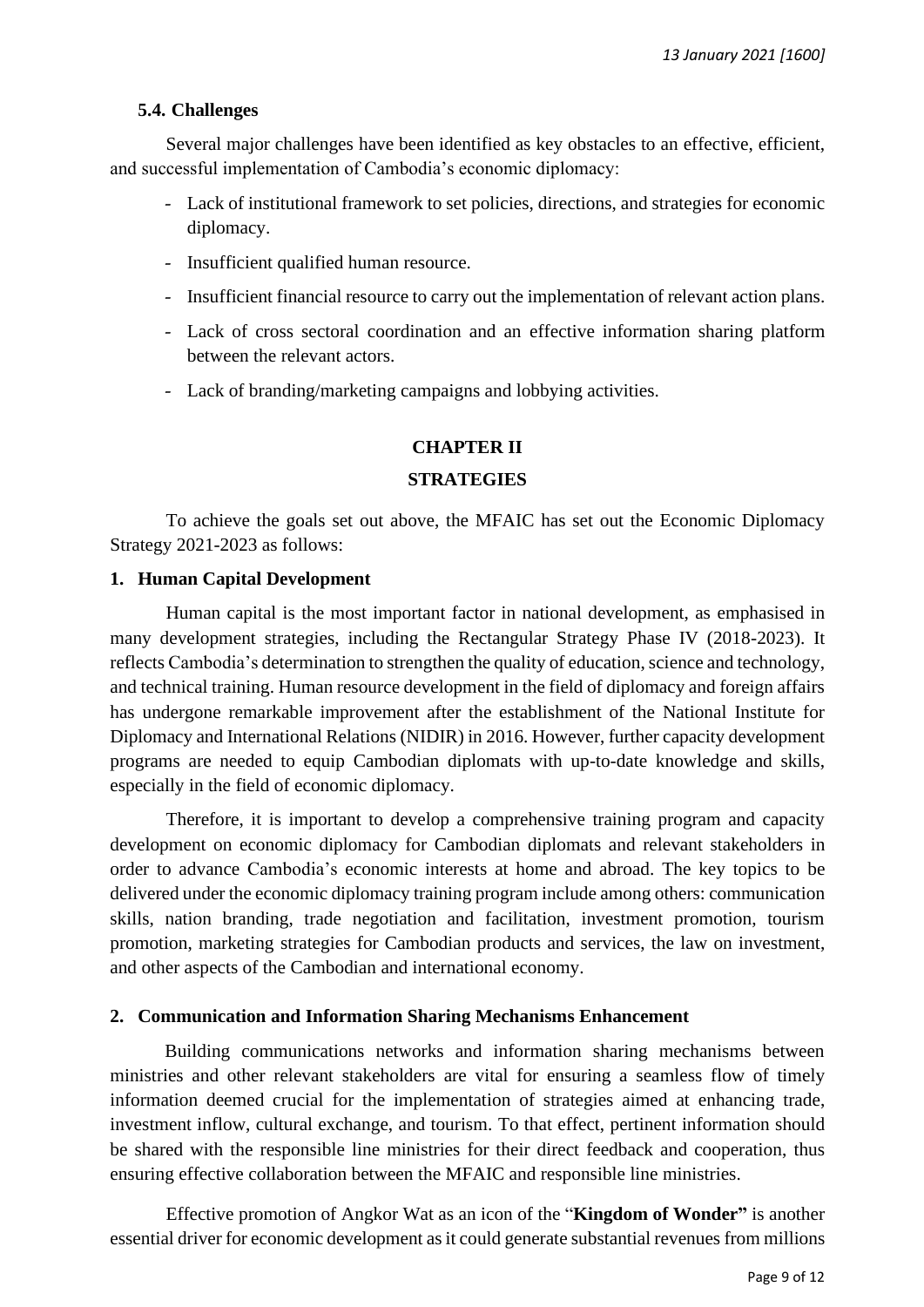of tourist arrivals and creating jobs in the hospitality industry. Cambodian diplomats, professionally trained and well-versed in cultural diplomacy, could contribute to the action branding of Cambodia abroad. Other intangible culture heritages such as music, theatre, and cuisine will also be an integral part of the overall economic diplomacy strategy.

# **3. Public-Private Partnership Enhancement**

Public-private partnerships are powerful actors in national economic development as well as in international economic cooperation. Cambodia needs to enhance its engagement between the public and private sector through more efficient communication networks and well-structured partnerships that are capable of identifying opportunities, policy issues, and implementation gaps in the delivery of a shared vision towards the realisation of national interests.

# **CHAPTER III**

# **IMPLEMENTATION TIMELINE**

#### **1. Phase 1: 2021**

- 1. Improve the capacity of diplomats and relevant stakeholders to implement economic diplomacy.
- 2. Establish TORs for economic diplomacy.
- 3. Gather, formulate, and regularly disseminate socio-economic related information with relevant institutions.
- 4. Improve the coordination and collaboration between the public and private sector.
- 5. Initiate the implementation of the Economic Diplomacy Strategy 2021-2023.
- **6.** Conduct monitoring and evaluation (M&E) and optimise the implementation.

#### **2. Phase 2: 2022**

- 1. Develop information sharing platform to store and share information.
- 2. Extend training programs on economic diplomacy for Cambodian diplomats and relevant stakeholders
- 3. Strengthen public-private partnerships and multi-stakeholder dialogues to promote Cambodia's economic interests.
- 4. Improve the performance of economic diplomacy.
- 5. Further conduct M&E and optimise the implementation.

#### **3. Phase 3: 2023**

- 1. Continue update training program curriculum and roll out courses on economic diplomacy for Cambodian diplomats and relevant stakeholders.
- 2. Regular update of tools to improve the information sharing platform.
- 3. Further improve the performance of economic diplomacy.
- 4. Consolidate overall M&E and achievements of the EDS 2021-2023.
- 5. Prepare the Cambodia's Economic Diplomacy Strategy 2024-2028.
- ❖ A detailed Action Plan for the implementation of the EDS 2021-2023 is attached in Appendix 1.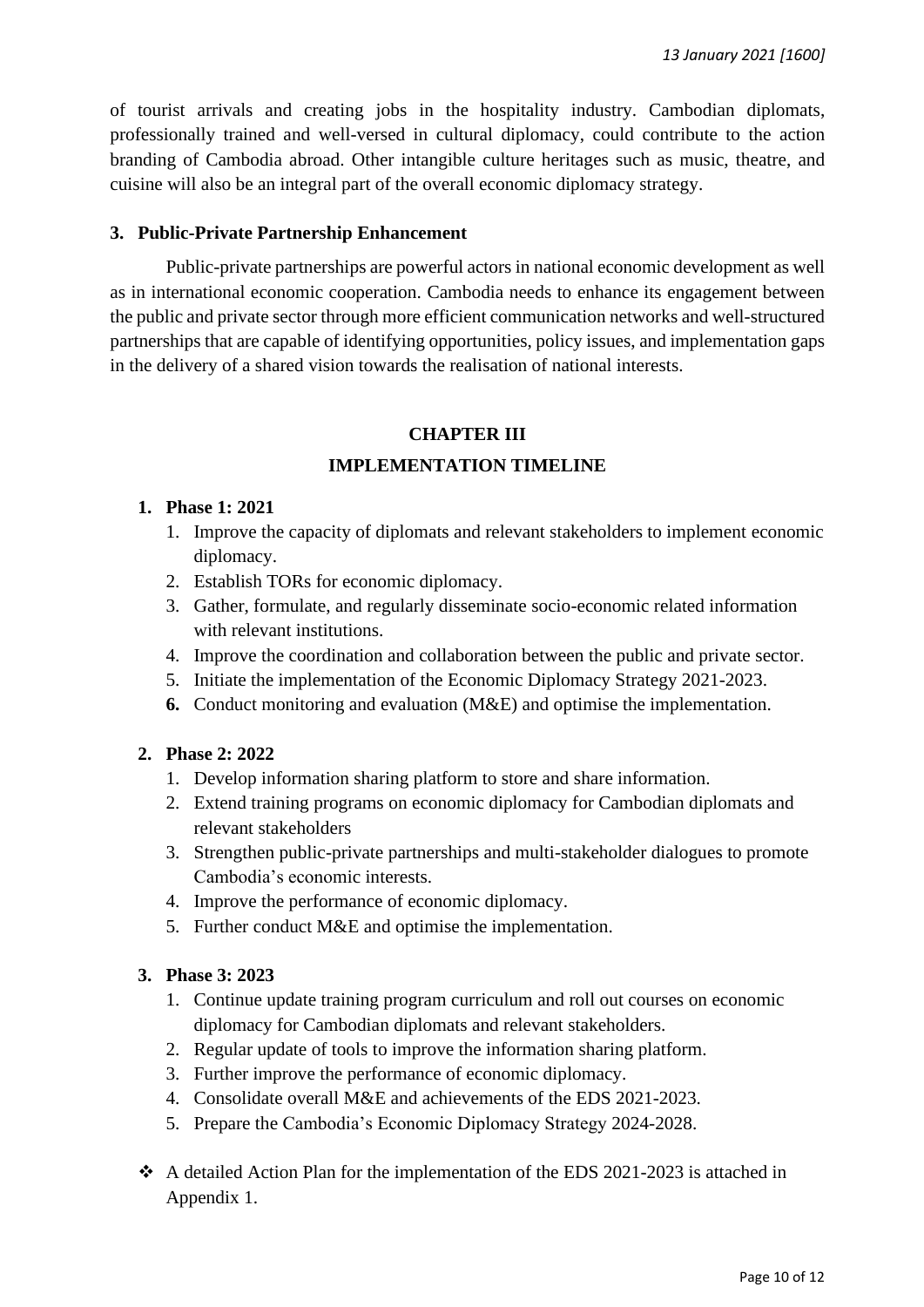#### **CHAPTER IV**

#### **FINANCIAL RESOURCES**

#### **1**. **Budget Requirements**

To ensure the successful implementation of the EDS 2021-2023, the MFAIC requires a total budget of approximately 13,700 million Riel, which includes the current budget of approximately 11,700 million Riel and an investment budget of 2,000 million Riel (see Appendix 1).

#### **2. Budget Sources**

The budget for the implementation of the EDS 2021-2023 is sourced from:

- National budget;
- Grant funding from development partners;
- Private sector contributions: and
- Other contributions from miscellaneous sources.

# **CHAPTER V MONITORING AND EVALUATION**

A proper M&E mechanism is necessary to ensure the successful implementation of the activities and indicators set out under the EDS. In this regard, Target Indicators are introduced as effective tools for measuring, monitoring, and evaluating Outcomes & Outputs indicators for the mid-term and full-term implementation of the EDS 2021-2023. To this end, all relevant units are requested to prepare a detailed action plan with clear target outcomes, which will be monitored, implemented, and updated.

A standardised report on the implementation of the EDS 2021-2023 shall contain important inputs for M&E as "lessons learnt" to optimise the implementation of the EDS. The format of this report will be used by the Cambodian Missions Overseas and relevant parties to produce quarterly, biannual, and annual reports for the MFAIC (EDCU).

In order to ensure an effective, efficient, and accountable implementation of the EDS 2021-2023 in the medium term, the EDCU will play a key role in ensuring the coordination between the implementation of activities and the allocated budget, and benchmarking them against the attainment of the overall objectives. Based on the outcome report by the relevant parties, the EDCU shall conduct a comprehensive and detailed analysis and issue an evaluation report on the outcomes and propose potential measures to the Minister of the MFAIC for consideration and decision.

This evaluation report will serve as a useful feedback instrument for all parties involved in the implementation of the EDS 2021-2023, especially for the leadership of the MFAIC in their decision-making and their accountability toward the utilization of national resources.

#### **CONCLUSION**

The EDS 2021-2023 is a policy tool for Cambodia to expand its international trade, attract foreign direct investment, promote tourism and Cambodian culture, and enhance the national competitiveness in support of the comprehensive reforms identified by the Royal Government of